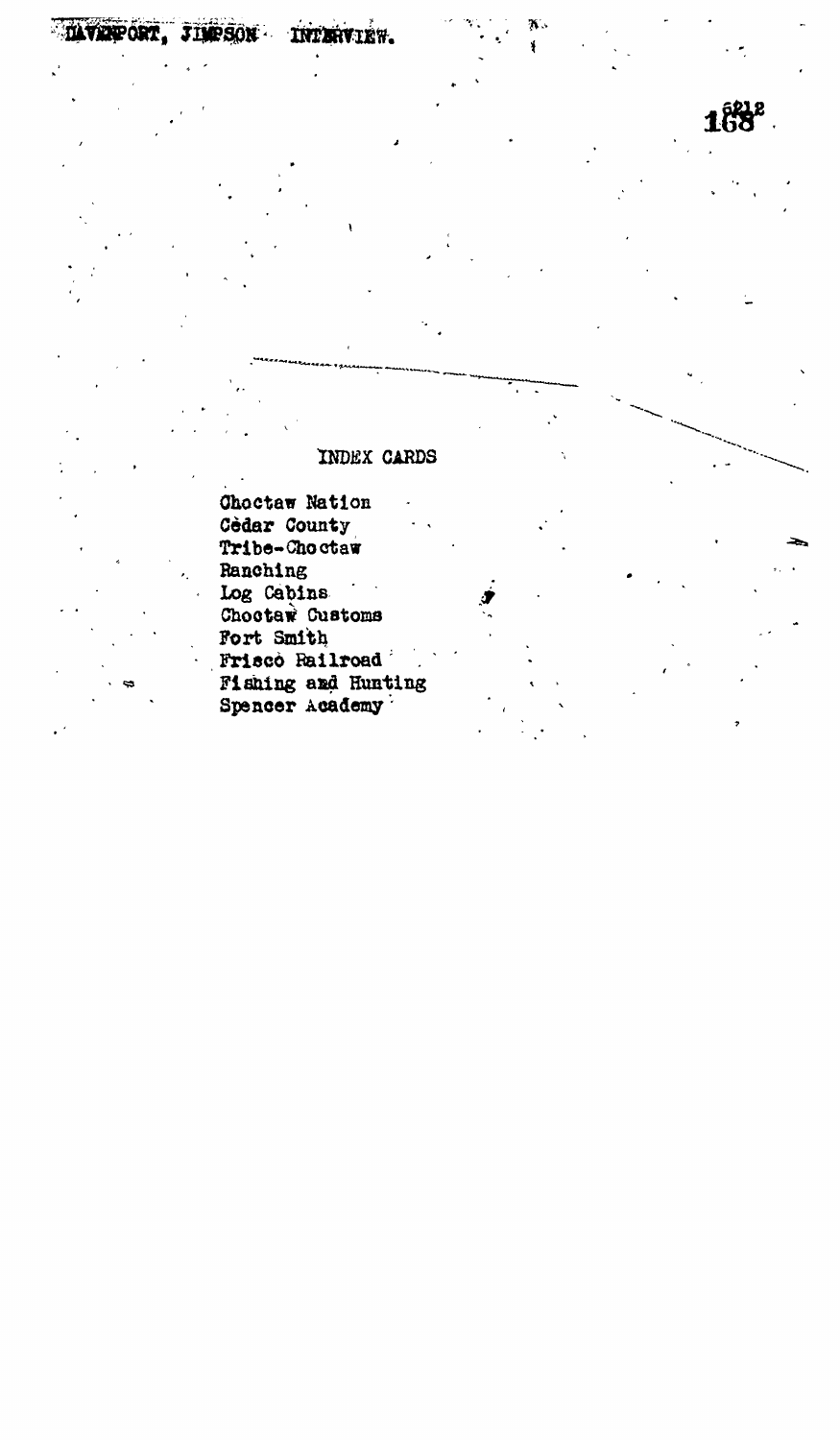### DAVENPORT, JIMPSON, INTERVIEW.

FIELD WORKER JOHNSON H. HAMPTON Indian-Pioneer History Project 8-149 June 14, 1957.

INTERVIEW WITH JIMPSON DAVENFORT Darwin, Oklahoma. Born November 1, 1870, Finley, Okla.

FATHER'S NAME BARNETT DAVENFORT Born Finley, Oklahoma MOTHER'S NAME SELINA DAVENFORT Born Finley, Oklahoma.

I was born near what is now known as Finley, Oklahoma, then Ceder County, Chootaw Nation, on November 1,1870. At that time there was no Post Office at this place, nor any nearer then Atoka. After the Frisco railroad was built. then Antlers, Oklahoma, was established and then we got our mail from Antlers, when it was Indian Territory, Choctaw Nation.

My father's name was Barnett Davenport and my mother's name was Selina Davenport. \* They lived and died near Finley.

My grandfather's name was Joe Davenport but I don't know now what my grandmother's name was. My grandparents came from Mississippi, but as to where they first located when they came to this country, I don't know. However, I think that they located somewhere near the Arkansas line,

## 169

 $\left\langle \cdot\right\rangle$  ) 2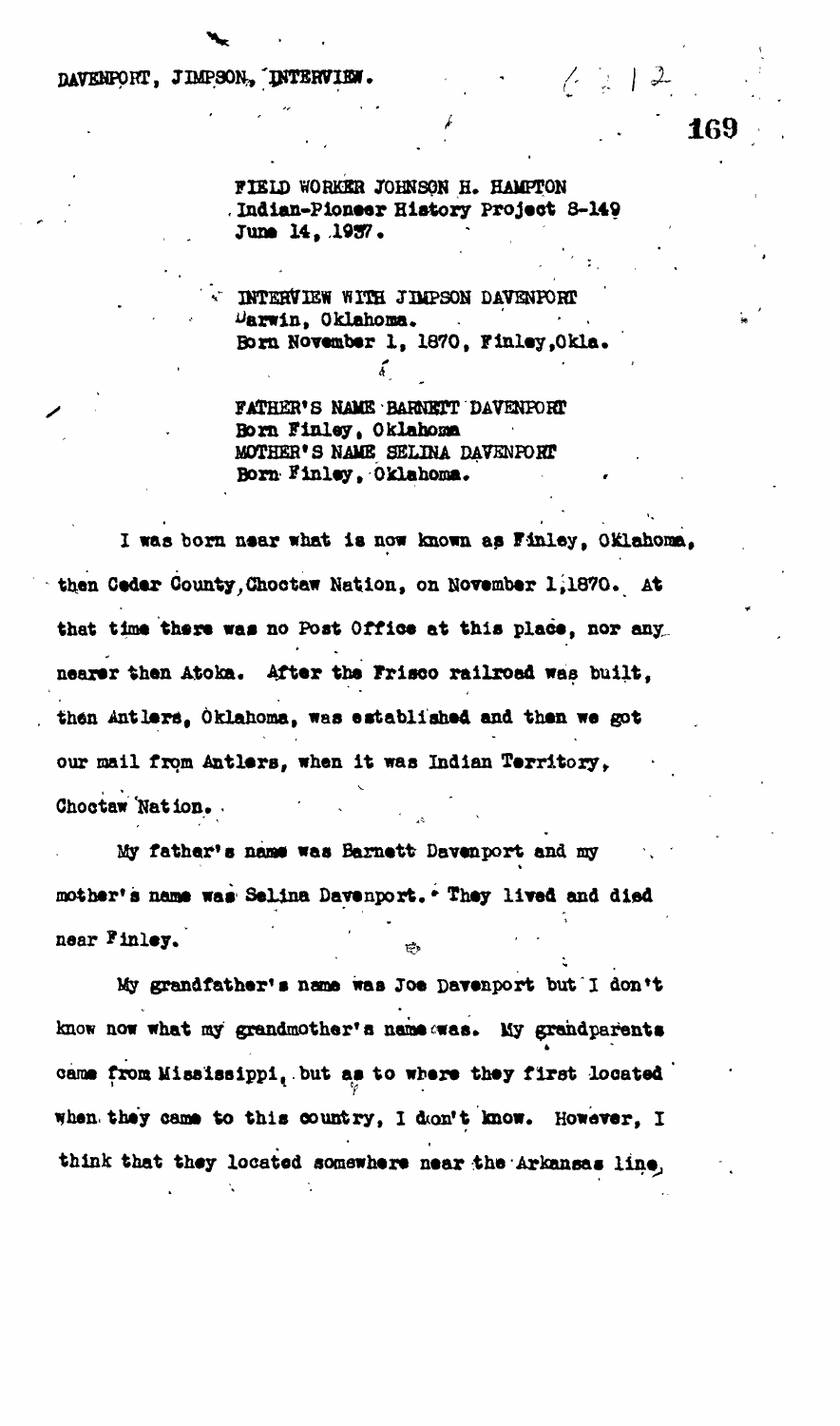DAVENPORT, JIMPSON, INTERVIEW.

**then, they moved to what was called Cedef County, and** that is where my father lived when I was born.

**2**

**\***

**170**

**Hy father was not a rich man but was better off** than most of the Indians in our community. He had lots, **of cattle, hogs end ponies and we had a farm, maybe about 15 acres where we raised all the corn we wanted for bread so that we had corn bread to eat all the time. The corn meal that mother made was better then the corn meal we get to day. She beat it in a wooden block prepared for that purpose, and she would make hominy of different kinds for us to eat, and she would make different kinds of bread ' made out of corn.**

**The Indians at that time lived in log houses which they built themselves. Some of them had split logs for flooring while some of them had dirt flooring. The houses did not have windows and while** *mm* **had two doors, seat of** them had one door. My father's was a double house, made out **of hewed pine logs, doved-tailed in. It was a pretty good house, better than most other Indian houses.**

**There used to be lots of Indians who stayed at our house nearly al l the time. They worked for father on the**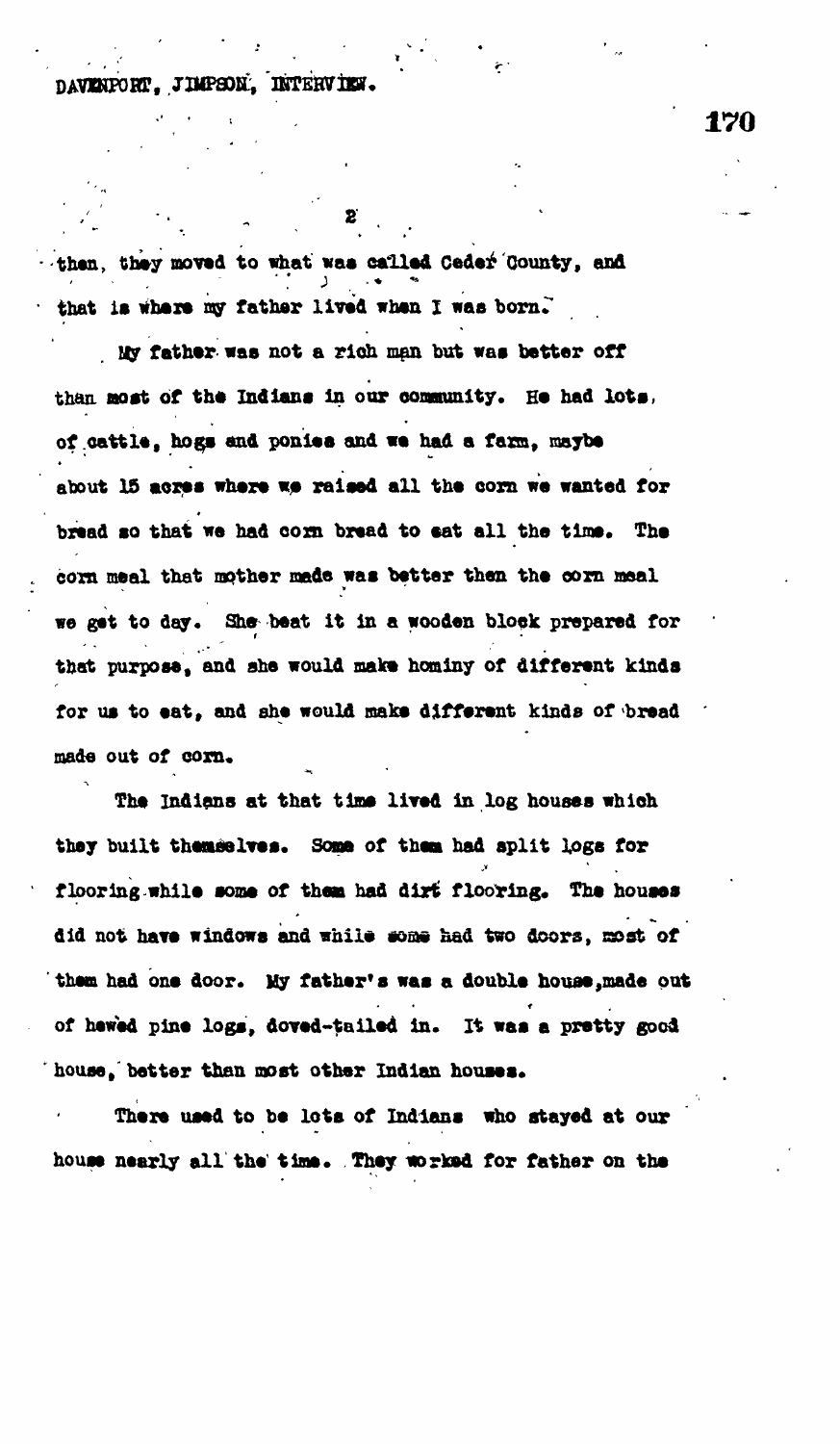farm, but most of them just lay around for their fe **It was just like home'to them,, sons of them would stay for a waak. at a time, did nothing but eat. My father.didn't say anything to tham, he would lat thaw stay aa long as thay wanted to.** We had corn and all kinds of stock which was not **worth much, ao ha would gat than to kill a hog,** *or* **a baef any tin» they wantad to, I, guaaa this was custom with than at** that time, and they still do that now; of course they don't have the stock now that the Indians had at that time, but **thay stil l go from house to house and stay ai long aa thay** want to, then go home. The Indian house is open to all who wants to come and stay a few days.

**Our trading point was at Fort Smith. Father would take two wagons whan ha want to Fort Snith ana bring back all tha grocerieo tha wagons would hold. Ha made the trip fewioe a** year, in the spring and in the fall. Not only did he make this trip but about four or five wagons would go together, and it would take about two weeks to get back home, if the » » • • **creeks did not gat up so that thay could'not cross. We had** no roads then and no bridges across the creeks and rivers, **a** so they just had to wait until the water went down to get **ao they just had to wait until tha water went down to get '**

**across.**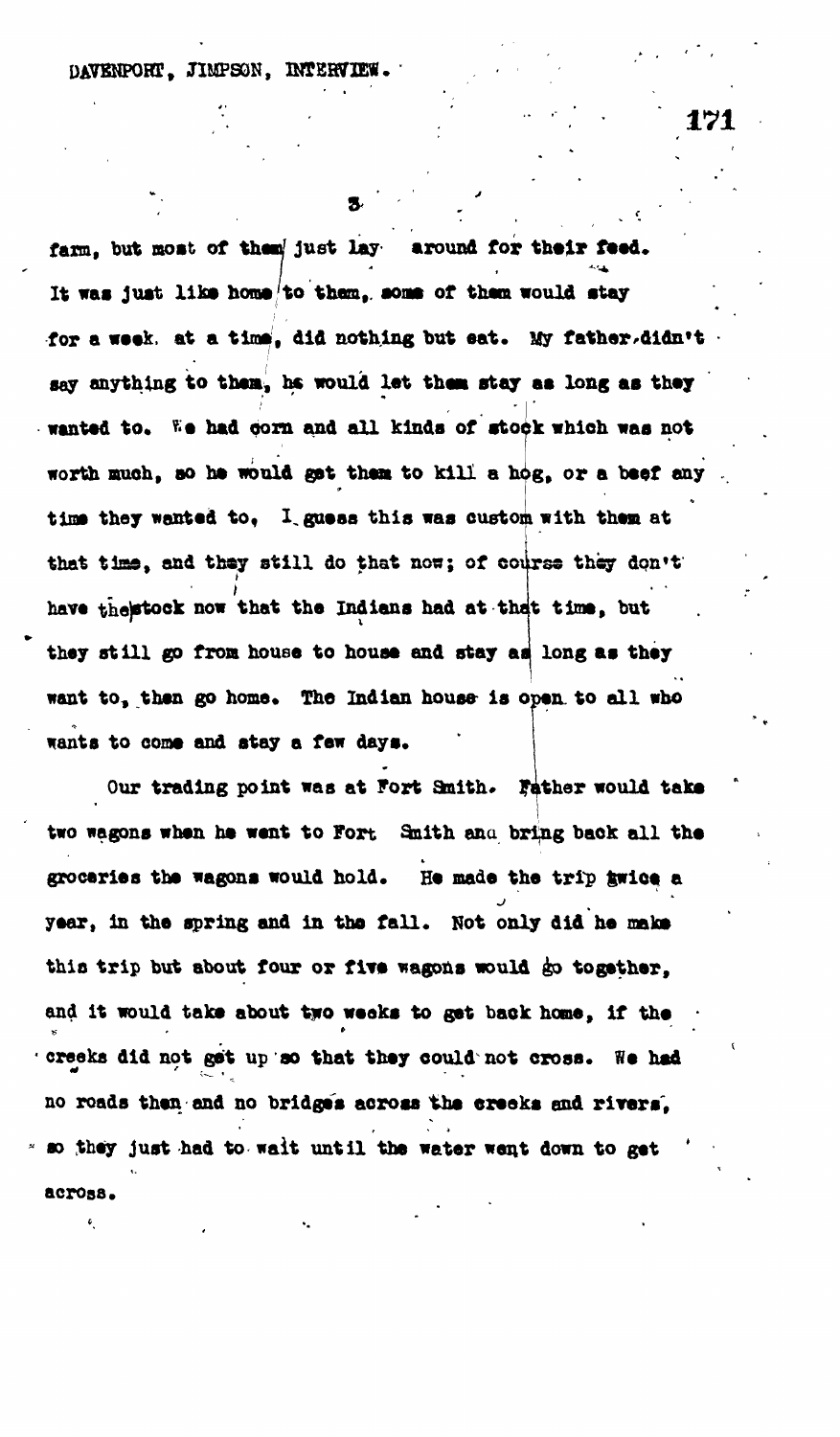DAVENPORT, JIMPSON, INTERVIEW.

After the Friggo railroad went through this country, then we did our trading at Antlers, and Tushkahoma. It was about 15 miles from our home to either place, by going straight through the mountains, which was rough riding even on horse back.

172

We lived on a creek, a pretty good sixed creek, where we boys went swimming, and in which were lots of fish. The water was clear so we could see the fish to the bottom of the water. We used a bow and arrow most of the time for fishing, and it was no trick to get all the fish we wanted in just a little while. The woods too were full of wild game, deer, turkeys, squirrels and some bears. All we had to do was to get out a few hundred yards from the house and kill anything we wanted to eat.

My father would some times sell some cattle, the older. ones. They did not bring much but he had so many that he would sell off some anyway. The buyer would come with the money, all gold, in a saddlebag. The Indians who sold cattle would not take silver nor paper money for them and the buyers would have to bring gold for the cattle they bought. When father sold the cattle, then we would have some fun in gathering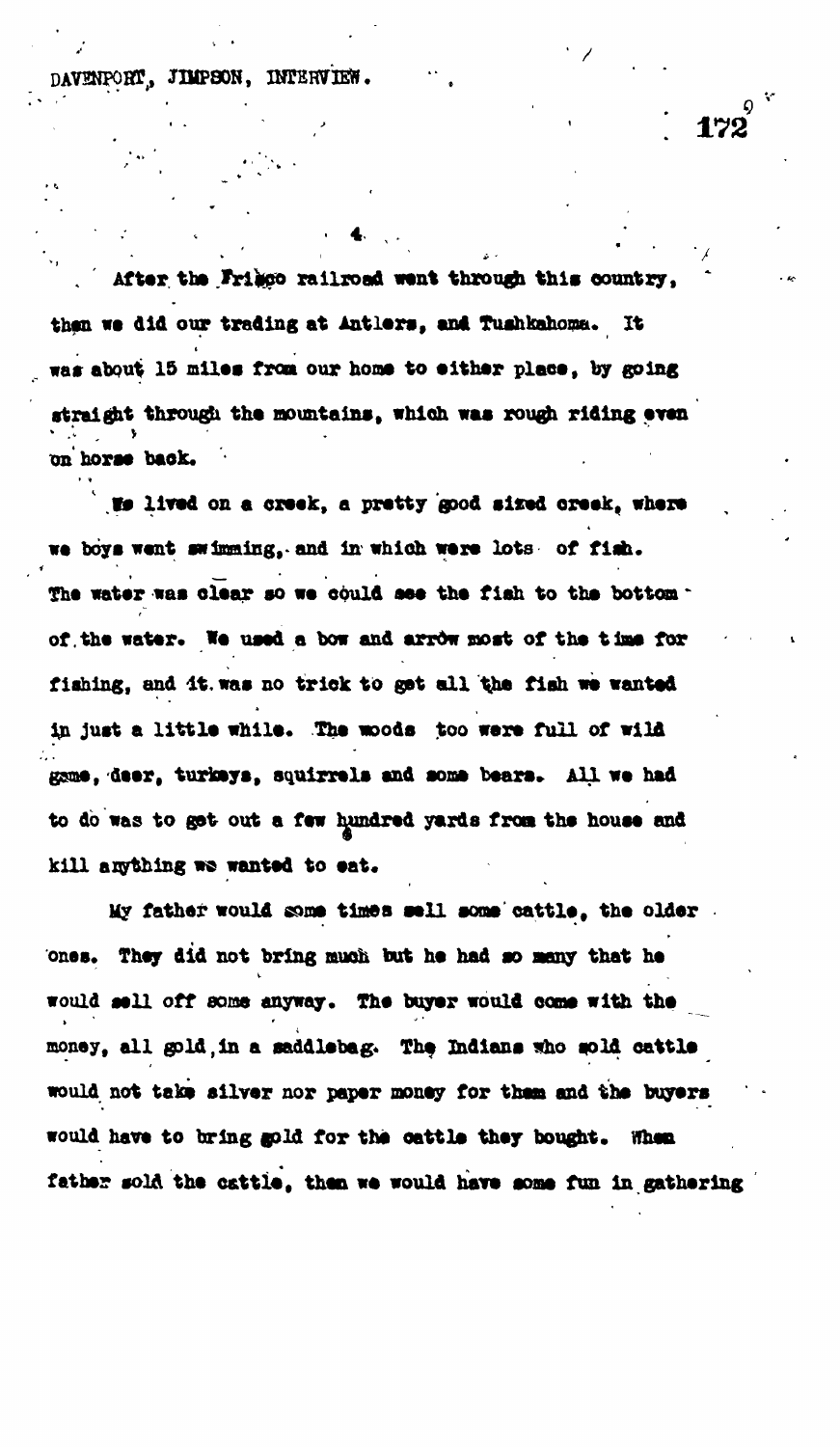#### **DAVENPOHT, J1MP90N, IHTERVIW**

173

**5 ;**

them for the buyer. They were all wild, and some of **them would be about 8 or 9 yeare olA and raised in the nountaine, ao that it traa pretty bard to. gat them together.** We Indians had lots of fun gathering than.

**I don<sup>9</sup> t hava anything that would ba of my Jjattrait to tall for thaxa vaa not nuoh of nyttiing that thaaa Indiana** did in this country. They did not have Snake dances like the western Indians had. They danced but it was like the white paople danced. I used to like to dance than but I can't any more for I am togold for such things. I did not play Indian ball either for when I quit school and came **ploy Indian ball aithar for\* whan I quit aehool en^ oamo "**

<sup>1</sup> went to school at Spencer Academy for several **years.** This wehool was under the supervision of the **years. Thia fcehool waa under tha nperYiaion of tha** money with which to run this school" It was a good school **money with whieh to run thia aehooir it waa a good aehool** for us Indians. Some of our leading Indians went to this **for us Indiana. Some of our leading Indiana want to this \** this school is out of existence now.

I am a full-blood Indian, speak fair English and can read and write English, and can read and write in Chootaw language. I was appointed County clerk after I quit school in the Choctaw County Court, which was in Ceder County.

**language. I waa appointed County clerk .after I quit aehool**